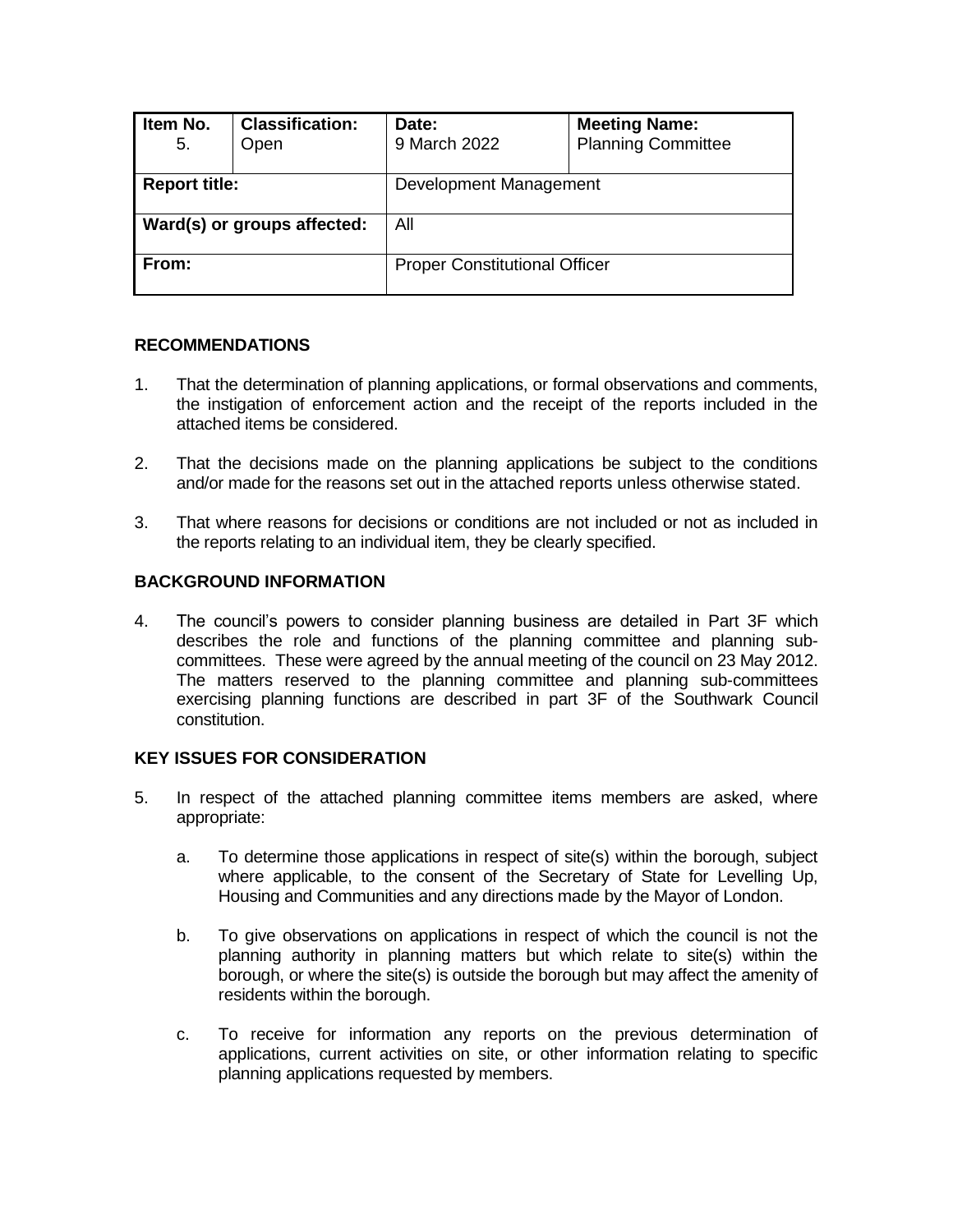- 6. Each of the following items are preceded by a map showing the location of the land/property to which the report relates. Following the report, there is a draft decision notice detailing the officer's recommendation indicating approval or refusal. Where a refusal is recommended the draft decision notice will detail the reasons for such refusal.
- 7. Applicants have the right to appeal to the Secretary of State ( vis the Planning Inspectorate) against a refusal of planning permission and against any condition imposed as part of permission. Costs are incurred in presenting the council's case at appeal which maybe substantial if the matter is dealt with at a public inquiry.
- 8. The sanctioning of enforcement action can also involve costs such as process serving, court costs and of legal representation.
- 9. Where either party is felt to have acted unreasonably in an appeal the inspector can make an award of costs against the offending party.
- 10. All legal/counsel fees and costs as well as awards of costs against the council are borne by the budget of the relevant department.

### **Community impact statement**

11. Community impact considerations are contained within each item.

### **SUPPLEMENTARY ADVICE FROM OTHER OFFICERS**

### **Director of Law and Governance**

- 12. A resolution to grant planning permission means that the director of planning and growth is authorised to grant planning permission. The resolution does not itself constitute the permission and only the formal document authorised by the committee and issued under the signature of the director of planning and growth constitutes a planning permission. Any additional conditions required by the committee will be recorded in the minutes and the final planning permission issued will reflect the requirements of the planning committee.
- 13. A resolution to grant planning permission subject to legal agreement means that the director of planning and growth is authorised to issue a planning permission subject to the applicant and any other necessary party entering into a written agreement in a form of words prepared by the director of law and governance , and which is satisfactory to the director of planning and growth. Developers meet the council's legal costs of such agreements. Such an agreement is entered into under section 106 of the Town and Country Planning Act 1990 or under another appropriate enactment as determined by the director of law and governance . The planning permission will not be issued unless such an agreement is completed.
- 14. Section 70 of the Town and Country Planning Act 1990 as amended requires the council to have regard to the provisions of the development plan, so far as material to the application, to local finance considerations and to any other material considerations when dealing with applications for planning permission. Local finance considerations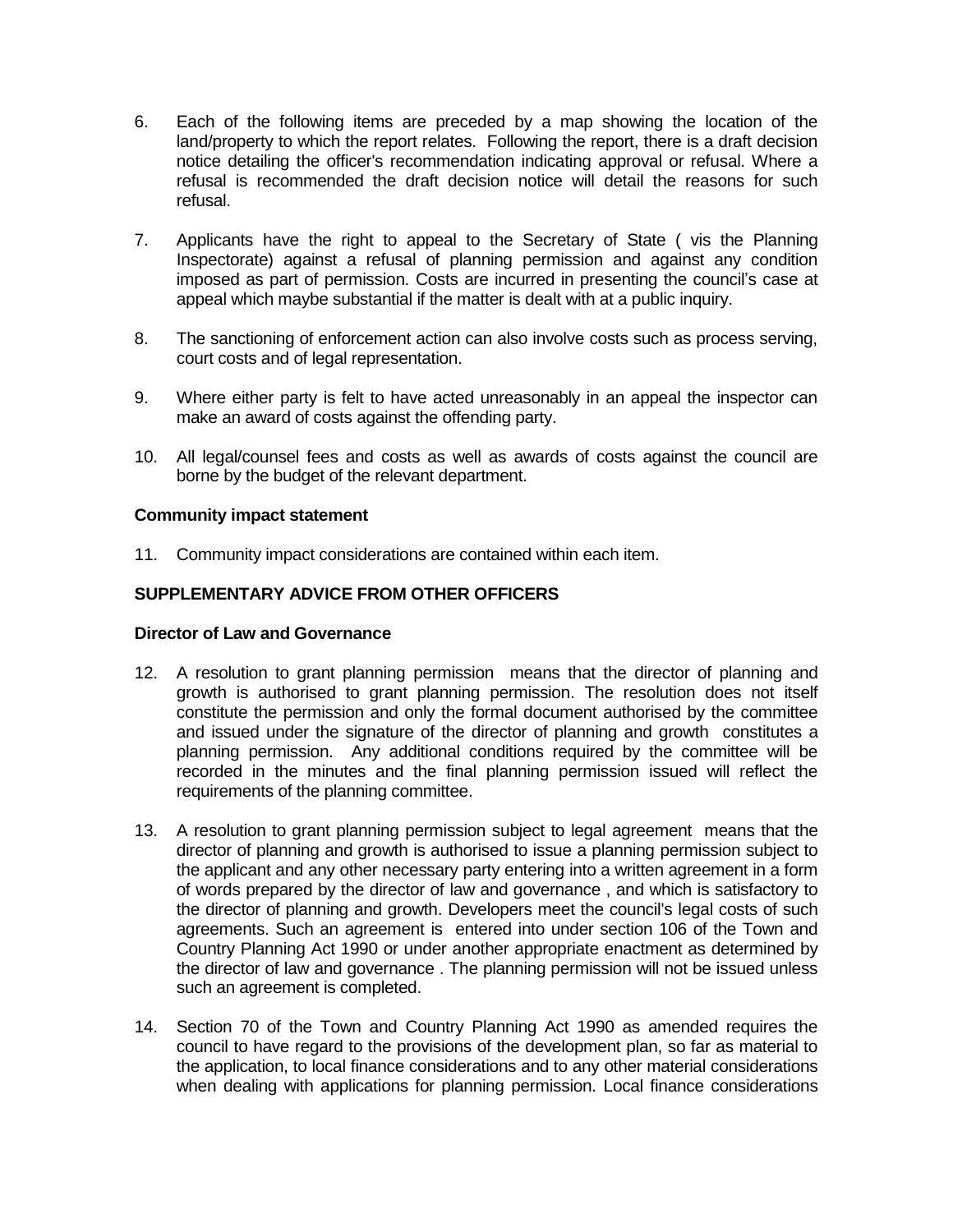are discussed further in paragraph 18 below and material considerations in paragraph 17.

15. Where there is any conflict with a policy contained in the development plan, the conflict must be resolved in favour of the policy contained in the last document to be adopted, approved or published as part of the development plan, (s38(5) Planning and Compulsory Purchase Act 2004).

Section 38(6) of the Planning and Compulsory Purchase Act 2004 provides that where, in making any determination under the planning Acts, regard is to be had to the development plan, the determination shall be made in accordance with the plan unless material considerations indicate otherwise. The development plan for Southwark is now the London Plan 2021 and the Southwark Plan 2022.

- 16. Case law has established that to be *material* the considerations must (i) relate to a planning purpose and not any ulterior purpose. A planning purpose is one that relates to the character and use of land (ii) must fairly and reasonably relate to the development permitted and (iii) must not be so unreasonable that no reasonable planning authority would have regard to them.
- 17. Section 143 of the Localism Act 2011 amended Section 70 of the Town and Country Planning Act 1990 and provides that local finance considerations (such as government grants and other financial assistance such as New Homes Bonus) and monies received through Community Infrastructure Levy (CIL) (including the Mayoral CIL) are a material consideration to be taken into account in the determination of planning applications in England. However, the weight to be attached to such matters remains a matter for the decision-maker.
- 18. Regulation 122 of the Community Infrastructure Levy (CIL) regulations 2010, provides that "a planning obligation may only constitute a reason for granting planning permission if the obligation is:
	- a. necessary to make the development acceptable in planning terms;
	- b. directly related to the development; and
	- c. fairly and reasonably related in scale and kind to the development.

A planning obligation may only constitute a reason for granting planning permission if it complies with the above statutory tests. Planning permissions cannot be bought or sold. Benefits which provide a general benefit to the community rather than being proposed for a proper planning purpose affecting the use of the land, will not satisfy the test.

- 19. The obligation must also be such as a reasonable planning authority, duly appreciating its statutory duties can properly impose i.e. it must not be so unreasonable that no reasonable authority could have imposed it. Before resolving to grant planning permission subject to a legal agreement members should therefore satisfy themselves that the subject matter of the proposed agreement will meet these tests.
- 20. The National Planning Policy Framework (NPPF) was last updated in July 2021The NPPF is supplemented by detailed planning practice guidance (PPGs) on a number of planning topics. The NPPF is a material planning consideration in the determination of planning applications..